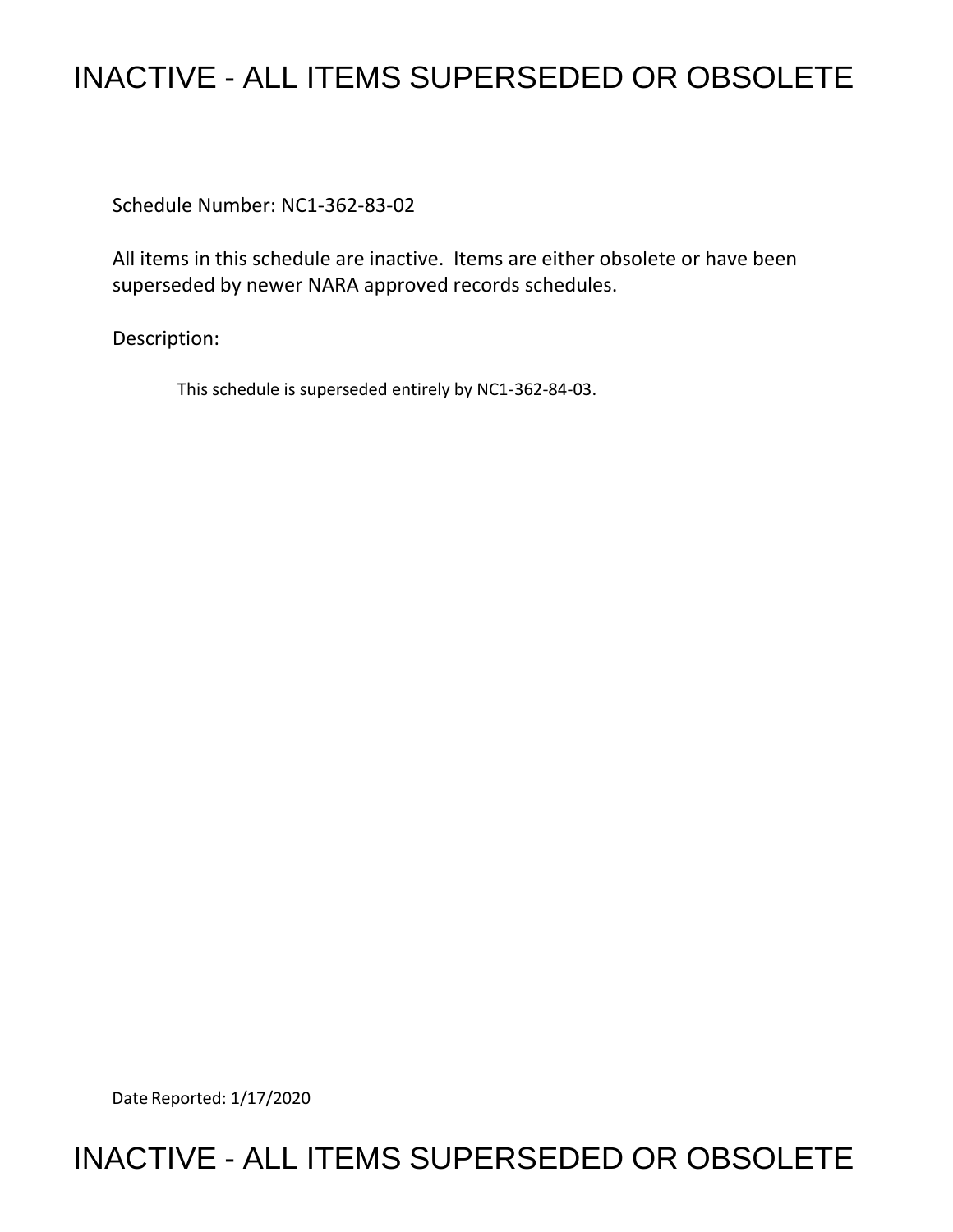| <b>REQUEST FOR RECORDS DISPOSITION AUTHORITY</b>                                                   | <b>LEAVE BLANK</b>                                                                                                                                                                                             |  |  |
|----------------------------------------------------------------------------------------------------|----------------------------------------------------------------------------------------------------------------------------------------------------------------------------------------------------------------|--|--|
| (See Instructions on reverse)                                                                      | JOB NO                                                                                                                                                                                                         |  |  |
|                                                                                                    | $NC1 - 362 - 83 - 2$<br>DATE RECEIVED                                                                                                                                                                          |  |  |
| TO GENERAL SERVICES ADMINISTRATION,<br>NATIONAL ARCHIVES AND RECORDS SERVICE, WASHINGTON, DC 20408 |                                                                                                                                                                                                                |  |  |
| 1. FROM (AGENCY OR ESTABLISHMENT)                                                                  | $5 - 23 - 83$                                                                                                                                                                                                  |  |  |
| Peace Corps                                                                                        | NOTIFICATION TO AGENCY                                                                                                                                                                                         |  |  |
| 2. MAJOR SUBDIVISION                                                                               | In accordance with the provisions of 44 U.S.C. 3303a the disposal re-<br>quest, including amendments, is approved except for items that, may<br>be stamped "disposal not approved" or "withdrawn" in column 10 |  |  |
| Associate Director for Management                                                                  |                                                                                                                                                                                                                |  |  |
| 3. MINOR SUBDIVISION                                                                               |                                                                                                                                                                                                                |  |  |
| Office of Administrative Services                                                                  |                                                                                                                                                                                                                |  |  |
| 4. NAME OF PERSON WITH WHOM TO CONFER<br>5. TEL EXT                                                | $5 - 31 - 83$                                                                                                                                                                                                  |  |  |
| Richard Brewer, Director of Acctg. 254-6794                                                        | Date<br>Arthivist of the United State                                                                                                                                                                          |  |  |

6. CERTIFICATE OF AGENCY REPRESENTATIVE

I hereby certify that I am authorized to act for this agency in matters pertaining to the disposal of the agency's records;<br>that the records proposed for disposal in this Request of  $\frac{2}{2}$  page(s) are not now needed fo

 $\Box$  A Request for immediate disposal.

 $\boxed{\mathbf{X}}$  **B** Request for disposal after a specified period of time or request for permanent retention.

| C. DATE              | D. SIGNATURE OF AGENCY REPRESENTATIVE                                                                                                                                                                                                                                                                                                                                                                                                                                   | E. TITLE                    |                            |                                       |
|----------------------|-------------------------------------------------------------------------------------------------------------------------------------------------------------------------------------------------------------------------------------------------------------------------------------------------------------------------------------------------------------------------------------------------------------------------------------------------------------------------|-----------------------------|----------------------------|---------------------------------------|
| $5 - 19 - 83$        | Genoa m. Godbey<br>Genoa M. Godbey                                                                                                                                                                                                                                                                                                                                                                                                                                      | Peace Corps Records Officer |                            |                                       |
| 7.<br><b>ITEM NO</b> | 8. DESCRIPTION OF ITEM<br>(With Inclusive Dates or Retention Periods)                                                                                                                                                                                                                                                                                                                                                                                                   |                             | 9.<br>SAMPLE OR<br>JOB NO. | 10.<br><b>ACTION TAKEN</b>            |
| $\mathbf 1$          | Flexitime Attendance Records - Request for<br>exception to the GRS-2.3.b. three year retentian.<br>The two forms used for recording and reporting<br>time and attendance are the only agency records<br>of actual time worked by employees. The Flexitime<br>Attendance Form (FAF), PC-1547 is the official<br>daily attendance record and exact starting and<br>ending times of each workday is recorded for<br>each employee in order of arrival and departure.       |                             | X                          |                                       |
|                      | The supplemental sign-in/sign-out sheet is new<br>and is used by Peace Corps headquarters offices,<br>Washington, D. C. and domestic field offices for<br>time accounting under the agency Flexitime and<br>exception payroll system. This new form (FAF)<br>is required in conjunction with the Federal<br>Employees Flexible and Compressed Work Schedules<br>Act of 1982 as a sequential sign-in/sign-out form.<br>This form is a backup to the ITCS form. The Indi+ |                             |                            |                                       |
|                      | vidual Time Certification Sheet (ITCS) PC-A-1003<br>is the official time and attendance record and<br>daily each employee enters time of arrival and<br>departure, paid holidays and hours workedcontinued                                                                                                                                                                                                                                                              |                             |                            |                                       |
| $115 - 107$          | to agency, 5/31/83, by RTB<br>to NCD GRS file 5/31/83 All FRC's extra Revised April, 1975<br>to NCD GRS file 5/31/83 All FRC, NNF Sentency by DMW M 6-FULP Administration                                                                                                                                                                                                                                                                                               |                             | <b>STANDARD FORM 115</b>   | <b>Prescribed by General Services</b> |